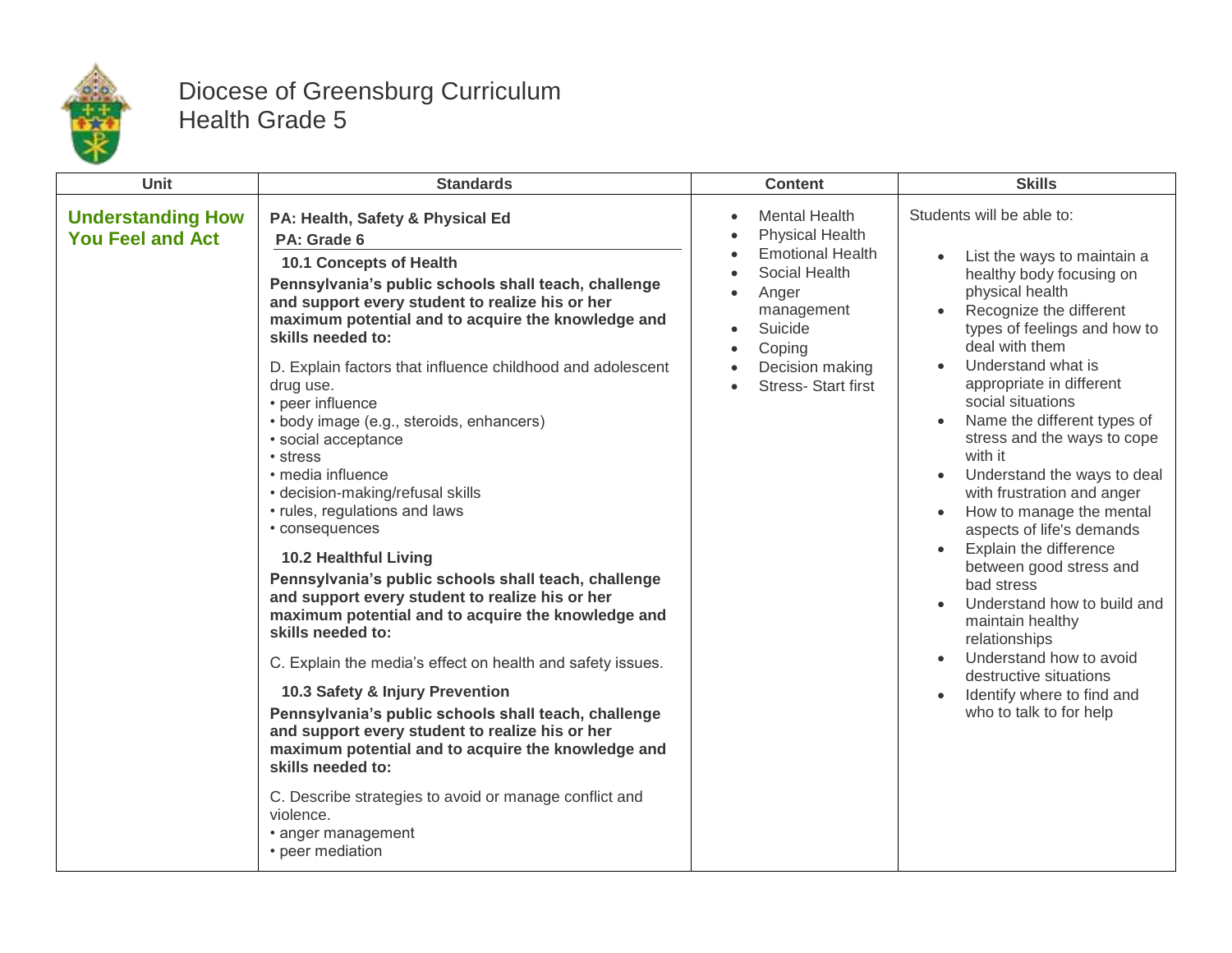| <b>Unit</b>             | <b>Standards</b>                                                                                                                                                                                                                                                                                                                                                                                                                                                                                                                                                                                                                                                                                                                                                                                                                                                                                                                                                                                                                                                             | <b>Content</b>                                                                                                                                               | <b>Skills</b>                                                                                                                                                                                                                                                                                                                                    |
|-------------------------|------------------------------------------------------------------------------------------------------------------------------------------------------------------------------------------------------------------------------------------------------------------------------------------------------------------------------------------------------------------------------------------------------------------------------------------------------------------------------------------------------------------------------------------------------------------------------------------------------------------------------------------------------------------------------------------------------------------------------------------------------------------------------------------------------------------------------------------------------------------------------------------------------------------------------------------------------------------------------------------------------------------------------------------------------------------------------|--------------------------------------------------------------------------------------------------------------------------------------------------------------|--------------------------------------------------------------------------------------------------------------------------------------------------------------------------------------------------------------------------------------------------------------------------------------------------------------------------------------------------|
|                         | • reflective listening<br>• negotiation<br><b>10.4 Physical Activity</b><br>Pennsylvania's public schools shall teach, challenge<br>and support every student to realize his or her<br>maximum potential and to acquire the knowledge and<br>skills needed to:<br>B. Explain the effects of regular participation in moderate to<br>vigorous physical activities on the body systems.<br>Copyright © 2015 Commonwealth of Pennsylvania. All<br><b>Rights Reserved</b>                                                                                                                                                                                                                                                                                                                                                                                                                                                                                                                                                                                                        |                                                                                                                                                              |                                                                                                                                                                                                                                                                                                                                                  |
| <b>Safe Environment</b> | PA: Health, Safety & Physical Education (2002)<br>PA: Grade 3<br>10.3 Safety & Injury Prevention<br>Pennsylvania's public schools shall teach, challenge<br>and support every student to realize his or her<br>maximum potential and to acquire the knowledge and<br>skills needed to:<br>B. Recognize emergency situations and explain<br>appropriate responses. • importance of remaining calm •<br>how to call for help • simple assistance procedures • how to<br>protect self<br>C. Recognize conflict situations and identify strategies to<br>avoid or resolve. • walk away • I-statements • refusal skills •<br>adult intervention<br>PA: Grade 6<br>10.3 Safety & Injury Prevention<br>Pennsylvania's public schools shall teach, challenge<br>and support every student to realize his or her<br>maximum potential and to acquire the knowledge and<br>skills needed to:<br>A. Explain and apply safe practices in the home, school<br>and community. • emergencies (e.g., fire, natural disasters)<br>• personal safety (e.g., home alone, latch key, harassment) | Anger<br>$\bullet$<br>Harassment<br><b>Bullying</b><br>Types of abuse<br>physical<br>$\circ$<br>verbal<br>$\circ$<br>sexual<br>$\circ$<br>neglect<br>$\circ$ | Describe behaviors that are<br>recognized as harassment &<br>bullying<br>Recognize similarities<br>between different types of<br>abusive behavior<br>Recognize the differences<br>between child abuse and<br>discipline or accidental harm<br>Respect their own and<br>everyone's right to be safe<br>Identify POSITIVE ways to<br>express anger |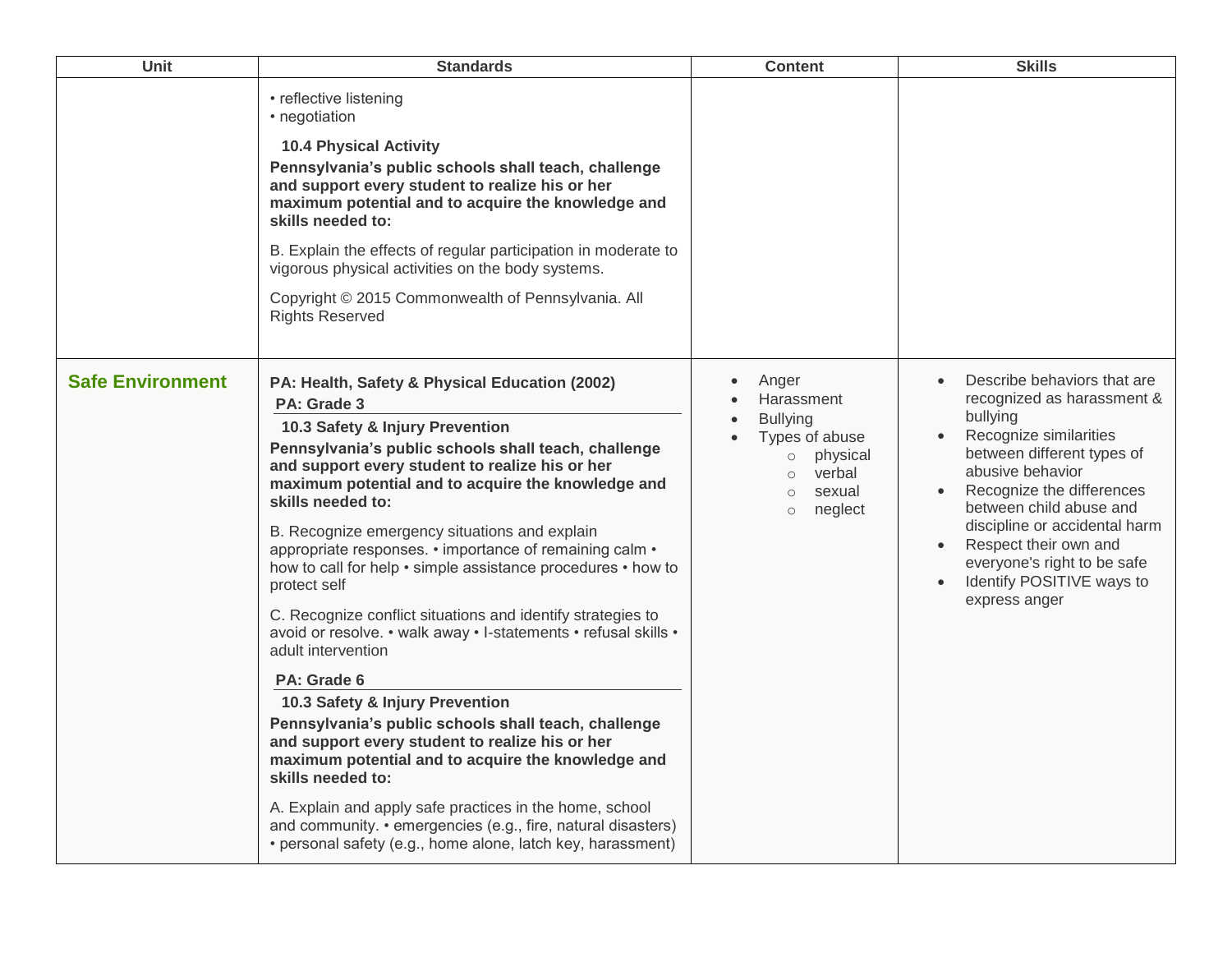| <b>Unit</b>              | <b>Standards</b>                                                                                                                                                                                                                                                                                                                                                                                                                                                                                                                                                                                                                                 | <b>Content</b>                                                                                                                                                         | <b>Skills</b>                                                                                                                                                                                                                                                                                                     |
|--------------------------|--------------------------------------------------------------------------------------------------------------------------------------------------------------------------------------------------------------------------------------------------------------------------------------------------------------------------------------------------------------------------------------------------------------------------------------------------------------------------------------------------------------------------------------------------------------------------------------------------------------------------------------------------|------------------------------------------------------------------------------------------------------------------------------------------------------------------------|-------------------------------------------------------------------------------------------------------------------------------------------------------------------------------------------------------------------------------------------------------------------------------------------------------------------|
|                          | • communication (e.g., telephone, Internet) • violence<br>prevention (e.g., gangs, weapons)<br>C. Describe strategies to avoid or manage conflict and<br>violence. • anger management • peer mediation • reflective<br>listening • negotiation<br>Copyright © 2015 Commonwealth of Pennsylvania. All<br><b>Rights Reserved</b>                                                                                                                                                                                                                                                                                                                   |                                                                                                                                                                        |                                                                                                                                                                                                                                                                                                                   |
| <b>Red Ribbon Week</b>   | PA: Health, Safety & Physical Education (2002)<br>PA: Grade 6<br><b>10.1 Concepts of Health</b><br>Pennsylvania's public schools shall teach, challenge<br>and support every student to realize his or her<br>maximum potential and to acquire the knowledge and<br>skills needed to:<br>D. Explain factors that influence childhood and adolescent<br>drug use. • peer influence • body image (e.g., steroids,<br>enhancers) • social acceptance • stress • media influence •<br>decision-making/refusal skills • rules, regulations and laws •<br>consequences<br>Copyright © 2015 Commonwealth of Pennsylvania. All<br><b>Rights Reserved</b> | <b>Red Ribbon Week</b><br>Drug and Alcohol<br>Awareness                                                                                                                | The student will be able to:<br>State the reason we<br>celebrate Red Ribbon<br>Week.<br>List and explain reason why<br>we need to avoid drugs and<br>alcohol.                                                                                                                                                     |
| <b>Drugs and Alcohol</b> | PA: Health, Safety & Physical Ed<br>PA: Grade 3<br>10.1 Concepts of Health<br>Pennsylvania's public schools shall teach, challenge<br>and support every student to realize his or her<br>maximum potential and to acquire the knowledge and<br>skills needed to:<br>D. Know age appropriate drug information.<br>• definition of drugs<br>• effects of drugs<br>• proper use of medicine                                                                                                                                                                                                                                                         | Side effects<br>Long term<br>Short term<br><b>Drugs</b><br>Alcohol<br>Marijuana<br>Opioids<br>Depressant<br><b>Stimulants</b><br>Hallucinogens<br>Addiction<br>Illegal | The student will be able to:<br>Identify long term effects of<br>drug and alcohol use on the<br>body<br>Identify short term effects of<br>drug and alcohol use on the<br>body<br>Understand how people<br>become addicted to drugs<br>and alcohol<br>Understand the<br>consequences of drug and<br>alcohol abuse. |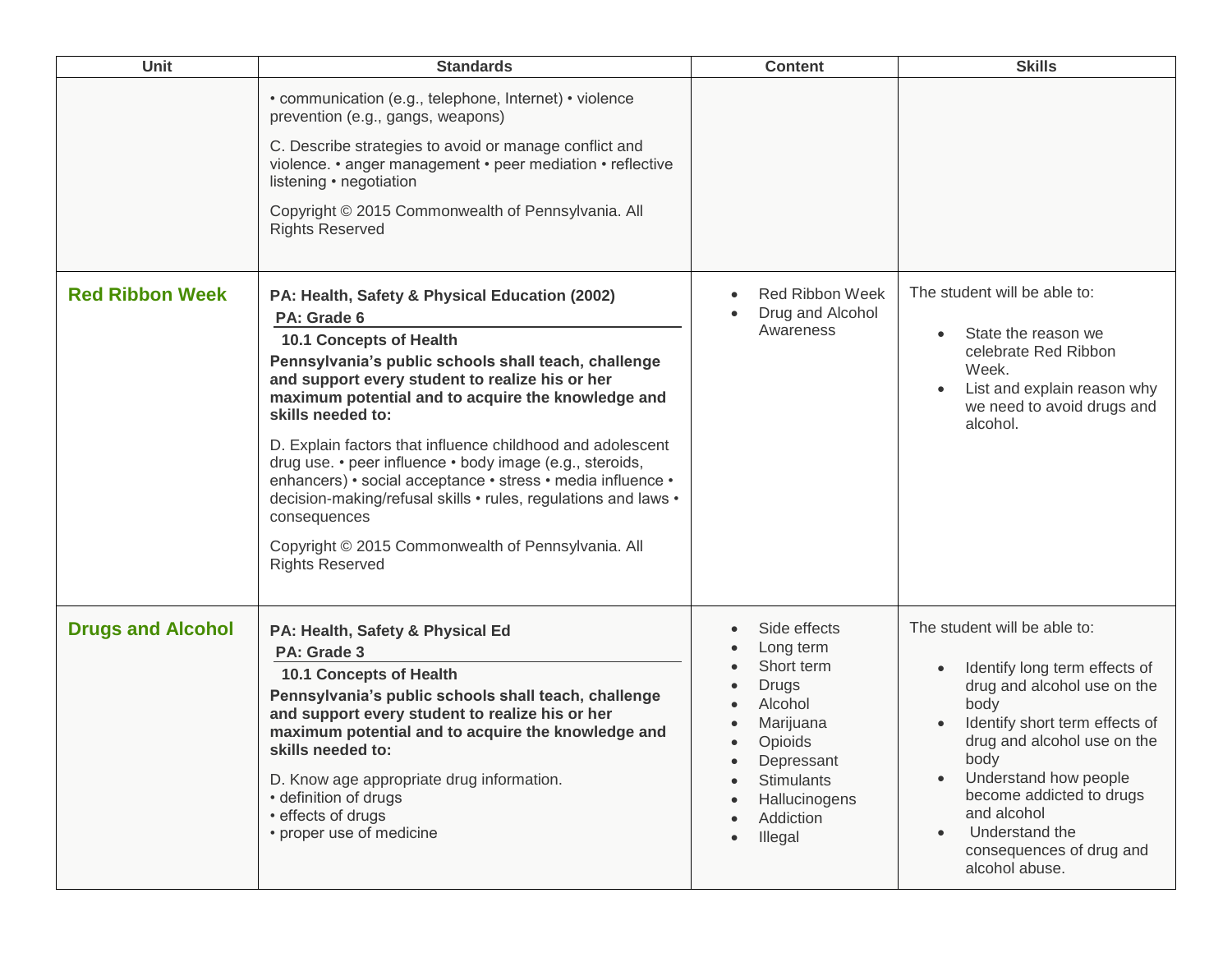| <b>Unit</b>                                                            | <b>Standards</b>                                                                                                                                                                                                                                                                                                                                                                                                                                                                                                          | <b>Content</b>                  | <b>Skills</b>                                                                                                                     |
|------------------------------------------------------------------------|---------------------------------------------------------------------------------------------------------------------------------------------------------------------------------------------------------------------------------------------------------------------------------------------------------------------------------------------------------------------------------------------------------------------------------------------------------------------------------------------------------------------------|---------------------------------|-----------------------------------------------------------------------------------------------------------------------------------|
|                                                                        | • healthy/unhealthy risk-taking (e.g. inhalant use, smoking)<br>• skills to avoid drugs<br>10.2 Healthful Living<br>Pennsylvania's public schools shall teach, challenge<br>and support every student to realize his or her<br>maximum potential and to acquire the knowledge and<br>skills needed to:<br>D. Identify the steps in a decision-making process.<br>PA: Grade 6<br><b>10.1 Concepts of Health</b><br>Pennsylvania's public schools shall teach, challenge<br>and support every student to realize his or her | Intravenously<br>$\bullet$      | Define the different classes<br>of drugs<br>Identify different types of<br>drugs<br>Identify different ways drugs<br>are consumed |
|                                                                        | maximum potential and to acquire the knowledge and<br>skills needed to:<br>D. Explain factors that influence childhood and adolescent<br>drug use.<br>• peer influence<br>• body image (e.g., steroids, enhancers)<br>• social acceptance<br>• stress<br>• media influence<br>• decision-making/refusal skills<br>• rules, regulations and laws<br>• consequences                                                                                                                                                         |                                 |                                                                                                                                   |
|                                                                        | <b>10.2 Healthful Living</b><br>Pennsylvania's public schools shall teach, challenge<br>and support every student to realize his or her<br>maximum potential and to acquire the knowledge and<br>skills needed to:                                                                                                                                                                                                                                                                                                        |                                 |                                                                                                                                   |
|                                                                        | D. Describe and apply the steps of a decision-making<br>process to health and safety issues                                                                                                                                                                                                                                                                                                                                                                                                                               |                                 |                                                                                                                                   |
|                                                                        | Copyright © 2015 Commonwealth of Pennsylvania. All<br><b>Rights Reserved</b>                                                                                                                                                                                                                                                                                                                                                                                                                                              |                                 |                                                                                                                                   |
| <b>Nutrition Building</b><br><b>Strong Muscles and</b><br><b>Bones</b> | PA: Health, Safety & Physical Ed<br>PA: Grade 3<br>10.1 Concepts of Health                                                                                                                                                                                                                                                                                                                                                                                                                                                | Nutrient<br>Enzymes<br>Proteins | Students will be able to:                                                                                                         |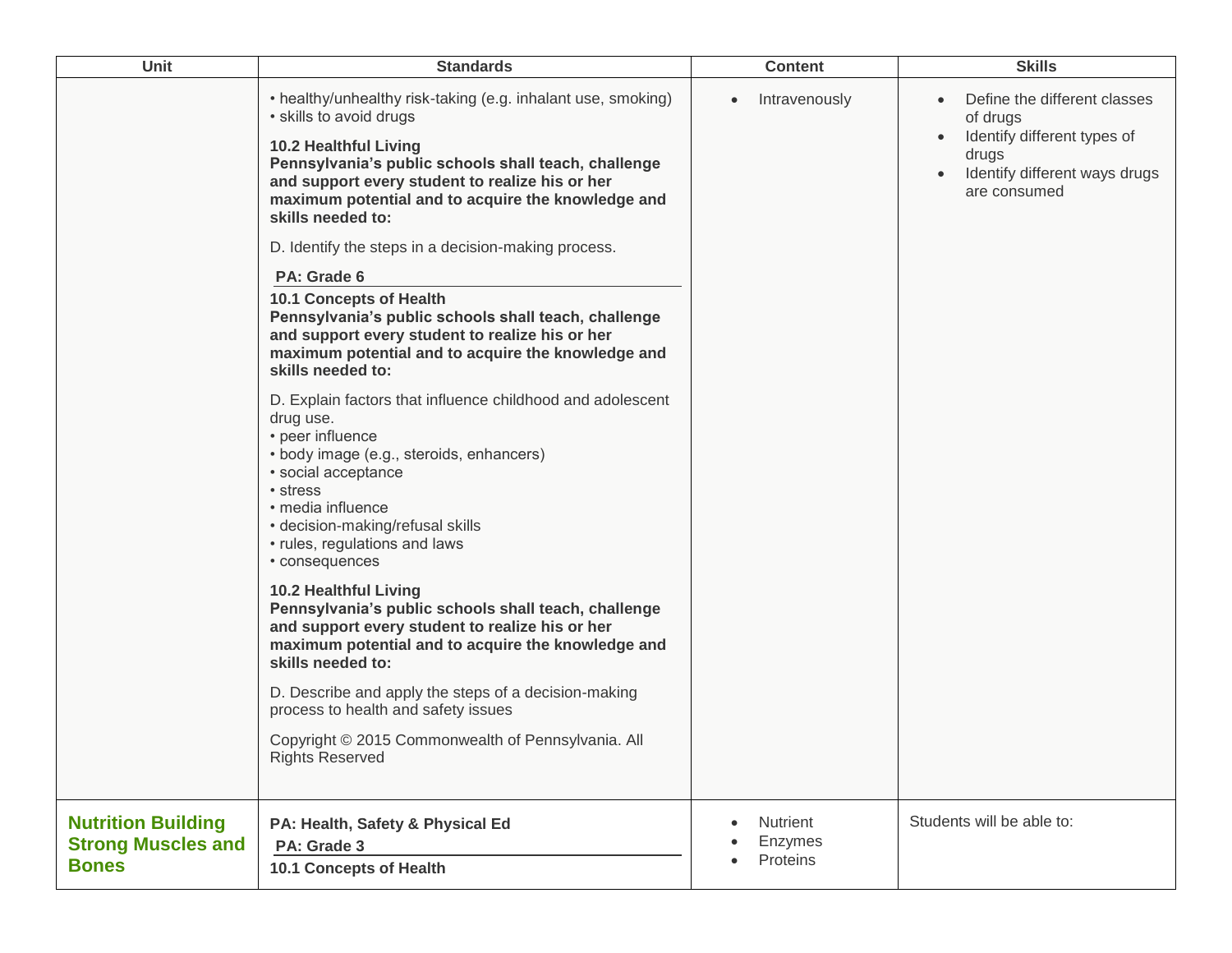| Unit | <b>Standards</b>                                                                                                                                                                                                                                                                                                                                                                                                                                                                                                                                                                                                                                                                                                                                                                                                                                                                                                                                                                                                                                                                                                                                                                                                                                                                                                               | <b>Content</b>                                                                                                                                                                                                                                                   | <b>Skills</b>                                                                                                                                                                                                                                                                                                                                                                                                                                                                                                                                                                                                                                                                                                                                                                                                                                                                                       |
|------|--------------------------------------------------------------------------------------------------------------------------------------------------------------------------------------------------------------------------------------------------------------------------------------------------------------------------------------------------------------------------------------------------------------------------------------------------------------------------------------------------------------------------------------------------------------------------------------------------------------------------------------------------------------------------------------------------------------------------------------------------------------------------------------------------------------------------------------------------------------------------------------------------------------------------------------------------------------------------------------------------------------------------------------------------------------------------------------------------------------------------------------------------------------------------------------------------------------------------------------------------------------------------------------------------------------------------------|------------------------------------------------------------------------------------------------------------------------------------------------------------------------------------------------------------------------------------------------------------------|-----------------------------------------------------------------------------------------------------------------------------------------------------------------------------------------------------------------------------------------------------------------------------------------------------------------------------------------------------------------------------------------------------------------------------------------------------------------------------------------------------------------------------------------------------------------------------------------------------------------------------------------------------------------------------------------------------------------------------------------------------------------------------------------------------------------------------------------------------------------------------------------------------|
|      | Pennsylvania's public schools shall teach, challenge<br>and support every student to realize his or her<br>maximum potential and to acquire the knowledge and<br>skills needed to:<br>C. Explain the role of the food guide pyramid in helping<br>people eat a healthy diet.<br>• food groups<br>• number of servings<br>• variety of food<br>• nutrients<br>PA: Grade 6<br>10.1 Concepts of Health<br>Pennsylvania's public schools shall teach, challenge<br>and support every student to realize his or her<br>maximum potential and to acquire the knowledge and<br>skills needed to:<br>C. Analyze nutritional concepts that impact health.<br>· caloric content of foods<br>• relationship of food intake and physical activity (energy<br>output)<br>• nutrient requirements<br>• label reading<br>• healthful food selection<br><b>10.2 Healthful Living</b><br>Pennsylvania's public schools shall teach, challenge<br>and support every student to realize his or her<br>maximum potential and to acquire the knowledge and<br>skills needed to:<br>B. Explain the relationship between health-related<br>information and consumer choices.<br>· dietary guidelines/food selection<br>· sun exposure guidelines/ sunscreen selection<br>Copyright © 2015 Commonwealth of Pennsylvania. All<br><b>Rights Reserved</b> | Carbohydrates<br>Fats<br><b>Vitamins</b><br><b>Minerals</b><br>$\bullet$<br>MyPlate<br>Portion Control<br>Eating disorders<br>Calories<br><b>Energy Balance</b><br>Food Allergy<br>$\bullet$<br>Ingredients<br>Food Poisoning<br>Food labels<br>Digestive system | Identify and describe the six<br>basic nutrients<br>Explain how to use My Plate<br>and how it helps to plan a<br>balanced diet<br>Understand recommended<br>$\bullet$<br>amounts for a balanced diet<br>Identify the food groups on<br>$\bullet$<br>My Plate<br>Understand the importance<br>of portion control when<br>choosing foods<br>Describe the importance<br>between calories and<br>energy balance<br>Understand self-control<br>Explain how family, friends,<br>$\bullet$<br>culture, seasons, emotions,<br>knowledge, and health affect<br>food choices<br>Describe how to store and<br>prepare food safely<br>Explain how germs get into<br>$\bullet$<br>food and what it does to it<br>Identify and explain eating<br>$\bullet$<br>disorders<br>Understand the different<br>$\bullet$<br>food allergies<br>Understand how the<br>$\bullet$<br>digestive system works with<br>nutrition |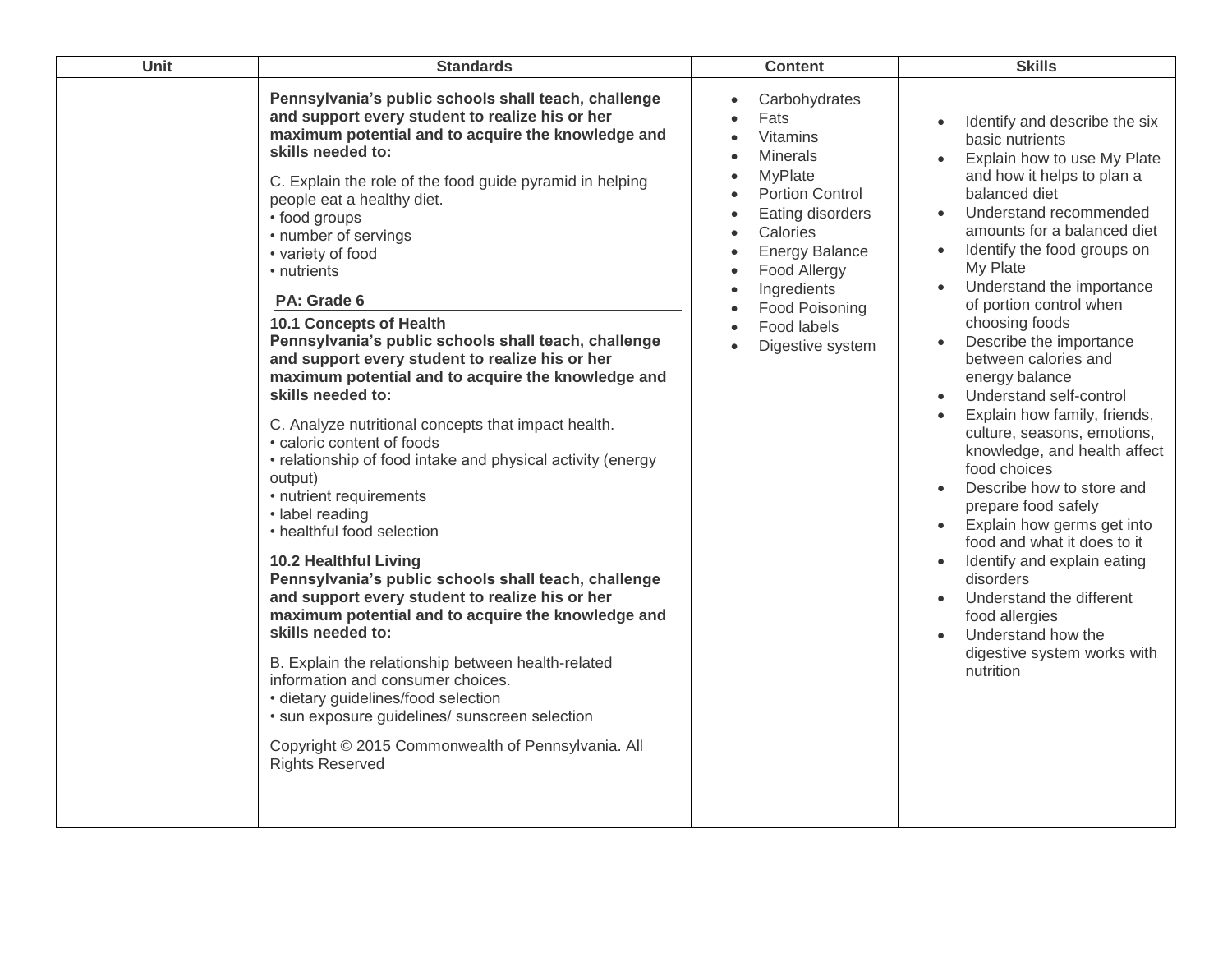| <b>Unit</b>                                                          | <b>Standards</b>                                                                                                                                                                                                                                                                                                                                                                                                                                                                                                                                                                                                                                                                                                                                                                                                                                                                                                                                                                                                                                                                                                                                                                                                                                                                                                                                                                                                                                                                                                                                                | <b>Content</b>                                                                                                                                                                                               | <b>Skills</b>                                                                                                                                                                                                                                                                                                                                                                                                                                                                          |
|----------------------------------------------------------------------|-----------------------------------------------------------------------------------------------------------------------------------------------------------------------------------------------------------------------------------------------------------------------------------------------------------------------------------------------------------------------------------------------------------------------------------------------------------------------------------------------------------------------------------------------------------------------------------------------------------------------------------------------------------------------------------------------------------------------------------------------------------------------------------------------------------------------------------------------------------------------------------------------------------------------------------------------------------------------------------------------------------------------------------------------------------------------------------------------------------------------------------------------------------------------------------------------------------------------------------------------------------------------------------------------------------------------------------------------------------------------------------------------------------------------------------------------------------------------------------------------------------------------------------------------------------------|--------------------------------------------------------------------------------------------------------------------------------------------------------------------------------------------------------------|----------------------------------------------------------------------------------------------------------------------------------------------------------------------------------------------------------------------------------------------------------------------------------------------------------------------------------------------------------------------------------------------------------------------------------------------------------------------------------------|
| <b>Body Systems that</b><br><b>Control and</b><br><b>Communicate</b> | PA: Health, Safety & Physical Ed<br>PA: Grade 3<br>10.1 Concepts of Health<br>Pennsylvania's public schools shall teach, challenge<br>and support every student to realize his or her<br>maximum potential and to acquire the knowledge and<br>skills needed to:<br>E. Identify types and causes of common health problems of<br>children.<br>• infectious diseases (e.g., colds, flu, chickenpox)<br>• noninfectious diseases (e.g., asthma, hay fever, allergies,<br>lyme disease)<br>• germs<br>• pathogens<br>• heredity<br><b>10.2 Healthful Living</b><br>Pennsylvania's public schools shall teach, challenge<br>and support every student to realize his or her<br>maximum potential and to acquire the knowledge and<br>skills needed to:<br>A. Identify personal hygiene practices that promote health<br>and prevent the spread of disease.<br>PA: Grade 6<br>10.1 Concepts of Health<br>Pennsylvania's public schools shall teach, challenge<br>and support every student to realize his or her<br>maximum potential and to acquire the knowledge and<br>skills needed to:<br>E. Identify health problems that can occur throughout life<br>and describe ways to prevent them.<br>· diseases (e.g., cancer, diabetes, STD/HIV/AIDS,<br>cardiovascular disease)<br>• preventions (i.e. do not smoke, maintain proper weight,<br>eat a balanced diet, practice sexual abstinence, be<br>physically active)<br><b>10.2 Healthful Living</b><br>Pennsylvania's public schools shall teach, challenge<br>and support every student to realize his or her | Cells<br>$\bullet$<br><b>Tissues</b><br>Organs<br>Organ System<br>Organism<br>Eyes<br>Ears<br><b>Nose</b><br>$\bullet$<br>Skin<br>$\bullet$<br>Mouth<br>Parts of the brain<br>Sensory nerves<br>Motor nerves | Students will be able to:<br>Name and describe the<br>levels of organization<br>Understand the difference<br>$\bullet$<br>between sensory and motor<br>nerves<br>Describe the path light travel<br>through eyes<br>Describe the path sound<br>travels through the ears<br>Understand the sense of<br>smell<br>Understand the sense of<br>touch<br>Name and describe the<br>various parts of the brain<br>and nervous system<br>Describe how to protect the<br>sense organs from damage |